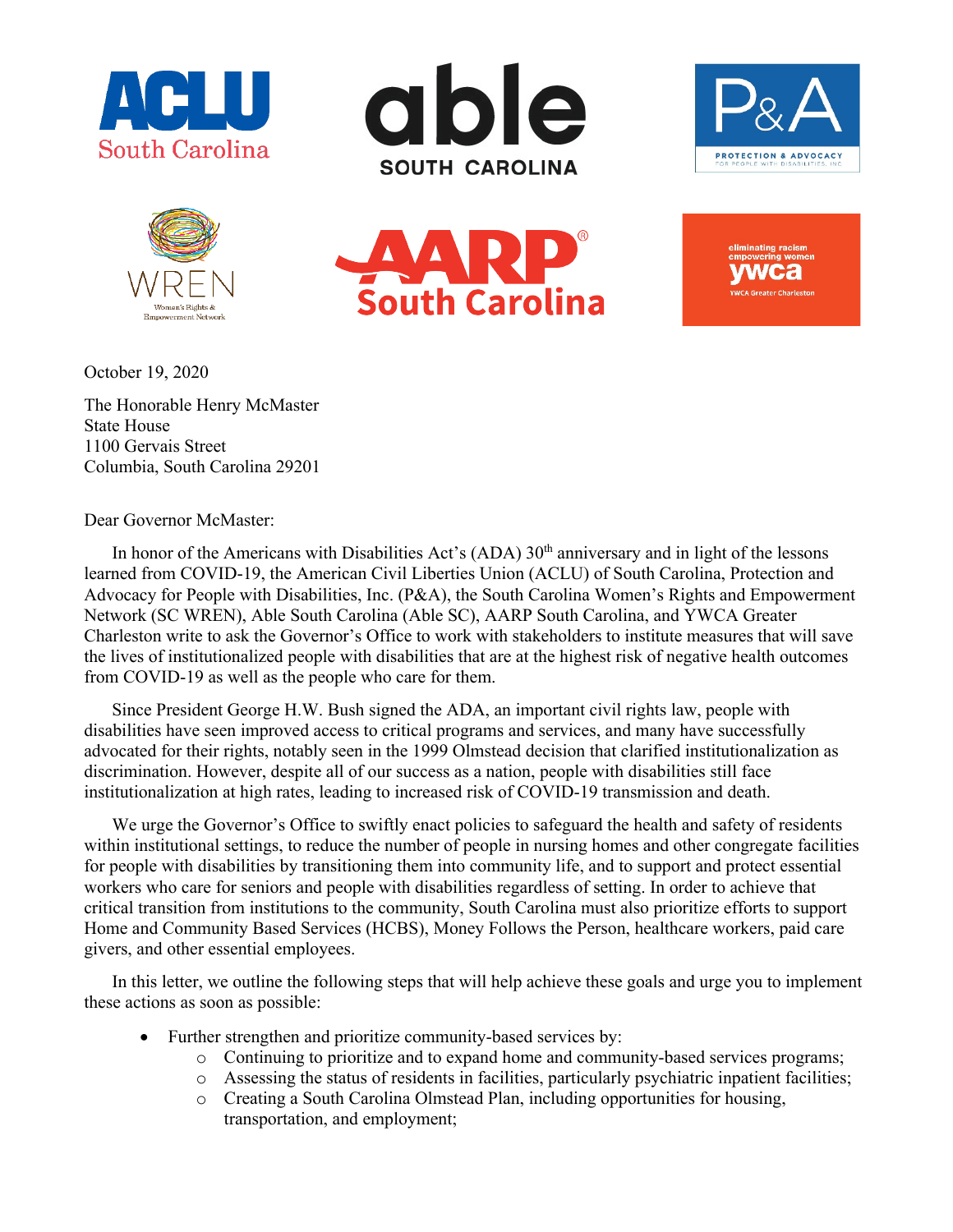- o Supporting advocacy organizations' mandated access and community integration efforts;
- o Supporting family members providing care.
- Protect residents in nursing homes and other congregate facilities by:
	- o Expanding data collection and transparency;
	- o Provide further support for on-site monitoring for abuse and neglect and education on the rights of residents.
- Support direct service professionals and workers in congregate facilities by:
	- o Continuing to ensure workers have personal protective equipment;
	- o Providing paid leave to workers in all settings;
	- o Increasing worker pay and providing alternative housing.

These action steps are needed more than ever because of the pandemic. COVID-19 is raging through nursing homes and long-term care institutions across the country and recent reports indicate that more than 72,000 residents and workers have died as a result, accounting for more than 35 percent of all deaths in the United States.<sup>i</sup> These statistics have shocked not only the healthcare community, but individuals and loved ones who live and work in these facilities. South Carolina has not been spared; we have seen nearly 1,400 deaths among residents and staff of long-term care facilities since April 3,<sup>ii</sup> representing about 40 percent of deaths overall in the state.<sup>iii</sup>

Segregated institutions are dangerous and unhealthy for both residents and staff, and the pandemic's impact on nursing homes – including the 194 nursing homes and 40,000 residents and workers in South Carolina – reaffirms that without certain protective measures and enforcement, many vulnerable individuals are at risk.<sup>iv</sup> This view applies with equal force to other congregate institutions — intermediate care facilities for people with developmental and intellectual disabilities, psychiatric hospitals, and group homes — for which we have insufficient data but where workers' and residents' risk of infection and death may be just as high. Because of the intimate nature of the work required in many congregate settings — assistance with feeding, bathing, dressing, and toileting — social distancing between staff and residents is impossible, and the same is true between residents who share a room. As a result, frontline workers, who are disproportionately women of color and immigrants, are at high risk of contracting the coronavirus and spreading it within their families and communities, which makes this issue not just a disability rights issue, but a race and gender issue as well. By taking the following crucial actions, you will help to safeguard the lives of people with disabilities, the workers who care for them, and the many South Carolina families of both residents and staff.

#### **A. Further Strengthen and Prioritize Community-Based Services**

South Carolina operates seven Home and Community Based Services (HCBS) waivers which provide critical services that enable people with disabilities to avoid institutionalization and thrive in the community. Access to these waivers has been continuously inhibited by years-long waiting lists, which South Carolina must remedy by allocating additional funds to create new waiver slots and reduce the waiting lists. Additionally, when the pandemic began, South Carolina applied for numerous waivers to prepare for the care and treatment of those who would be affected by the pandemic. However, additional waivers would further combat COVID-19 and improve outcomes for people with disabilities.

Given the longstanding obligation under the Supreme Court's *Olmstead* decision to move people from institutions to the community, $v$  and given the heightened public health hazard that these congregate settings are proving to be for residents and the workforce, the state must step up its efforts to reduce the number of people in nursing homes and congregate facilities for people with disabilities. We urge the Governor's Office to take the following steps.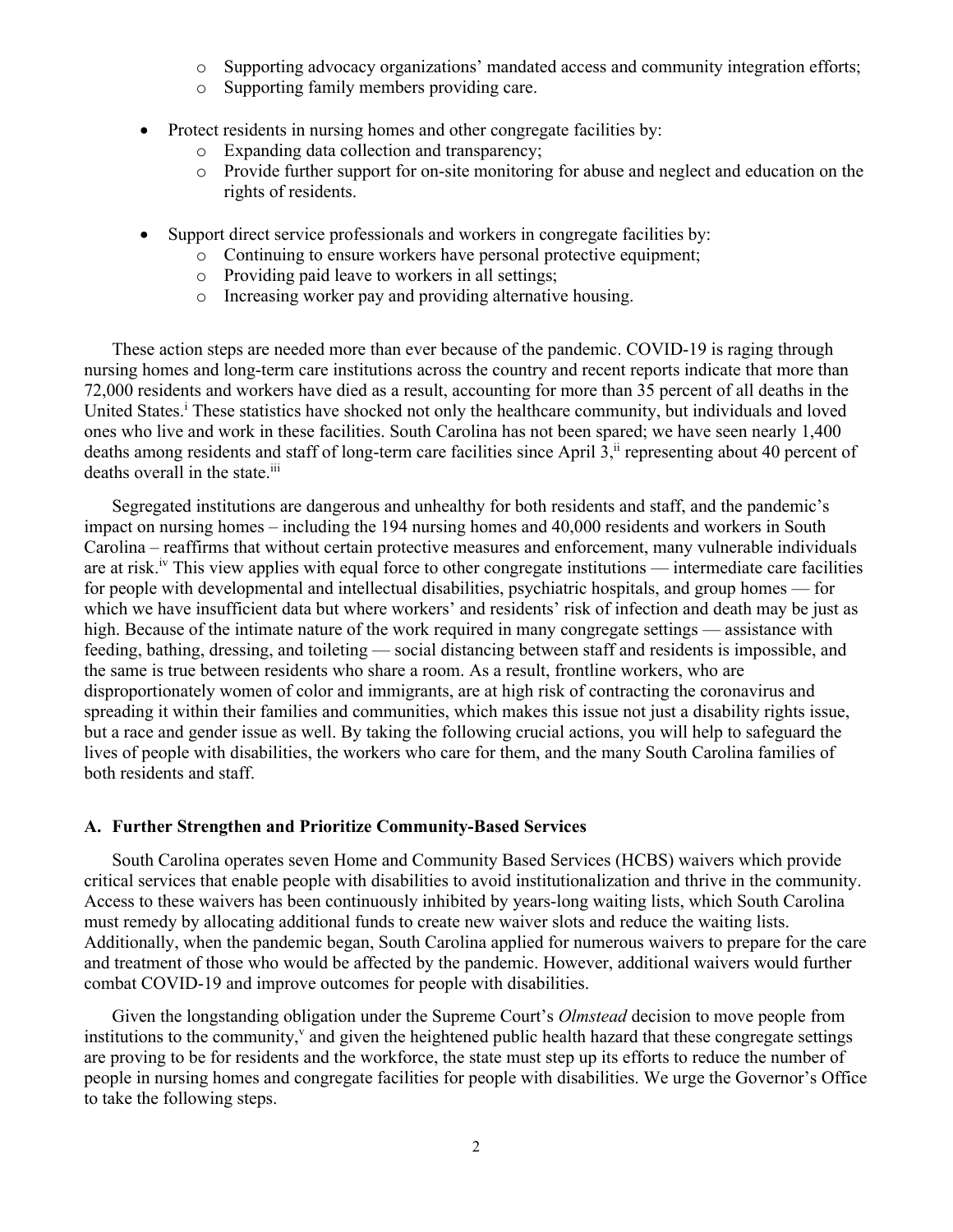#### 1. Prioritize and Expand HCBS

According to the latest available data, South Carolina devotes 49 percent of its Medicaid Long-Term Services and Supports expenditures on HCBS, below the national average.<sup>vi</sup> HCBS services are especially important during and after the pandemic, which has made the dangers of institutional life even more clear. These funds are necessary to sustain the workforce that supports people with disabilities, the service providers that employ that workforce, and the people with disabilities who rely on those services to live safely in their homes and communities. States across the country, including South Carolina, have sought approvals from the U.S. Centers for Medicare & Medicaid Services (CMS) for section 1915(c) waiver Appendix K changes that have made it easier to access home and community-based services.<sup>vii</sup> South Carolina should also retain the positive changes achieved by Appendix K waivers as permanent changes to the HCBS waivers themselves.

South Carolina has not taken full advantage of the flexibilities under the Appendix K waiver, including increasing payment rates and ensuring family members or legally responsible individuals can be paid as caregivers. It should do so. Other options, such as Community First Choice waivers, alternatives to hospitalization like "Hospital at Home" programs, vill emergency personal assistance registries, and cohorting in alternative housing while transitioning to the community,  $\dot{x}$  should also be used to supplement HCBS in order to reduce the institutional population.

Finally, to assist South Carolina in providing HCBS services, we urge the state to seek available funding recently announced by CMS for the state's Money Follows the Person program, which is essential in helping transition people with disabilities and older adults from institutions into their homes and communities.<sup>x</sup> You should also encourage the state's U.S. Senators to provide additional support through Federal Medical Assistance Percentage (FMAP) increases in the next COVID-19 relief package that Congress passes, including an HCBS-specific FMAP increase in order to defray the cost of these programs and avoid cuts in the future.<sup>xi</sup>

## 2. Assess the status of residents of congregate facilities, prioritizing psychiatric facilities

Aggressive action is necessary to reduce the number of people confined in congregate facilities across the state, including the hospitals and veterans' nursing homes operated by the South Carolina Department of Mental Health (DMH).<sup>xii</sup> The Department of Health and Environmental Control (DHEC), the Department of Health and Human Services (DHHS), the Department of Disabilities and Special Needs (DDSN), and DMH should require facilities to certify and report immediately that they have engaged in a conflict-free, individualized assessment and re-evaluation of residents under their care in order to assess who can be discharged and what supports are required to live in the community. Such discharge planning assessments must occur regularly. Officials should also continue to ensure adequate supplies of PPE and verify that all staff members have adequate training. Our recommendations on congregate facilities include any facilities that house juveniles as well. Patients, family members, and staff deserve immediate action to improve the current situation at inpatient facilities at every level in South Carolina.

The federal government's Substance Abuse and Mental Health Services Administration (SAMHSA) has urged, with respect to admissions, that "[b]ecause of the substantial risk of coronavirus spread with congregation of individuals in a limited space such as in an inpatient or residential facility… outpatient treatment options [should] be used to the greatest extent possible. Inpatient facilities should be reserved for those for whom outpatient measures are not considered an adequate clinical option, i.e., for those with mental disorders that are life-threatening, (e.g., the severely depressed suicidal person)."<sup>xiii</sup> This standard must be applied in all psychiatric inpatient facilities until testing of patients and staff is widely done and safe isolation practices and social distancing protocols are in place.

Additionally, transitions out of institutions should be accelerated. To facilitate a decrease in the psychiatric inpatient population, the state should increase its support of community providers of outpatient mental health treatment. Restrictions on telemedicine have largely been lifted. However, community providers, already strapped before the pandemic, need additional funding and greater access to technology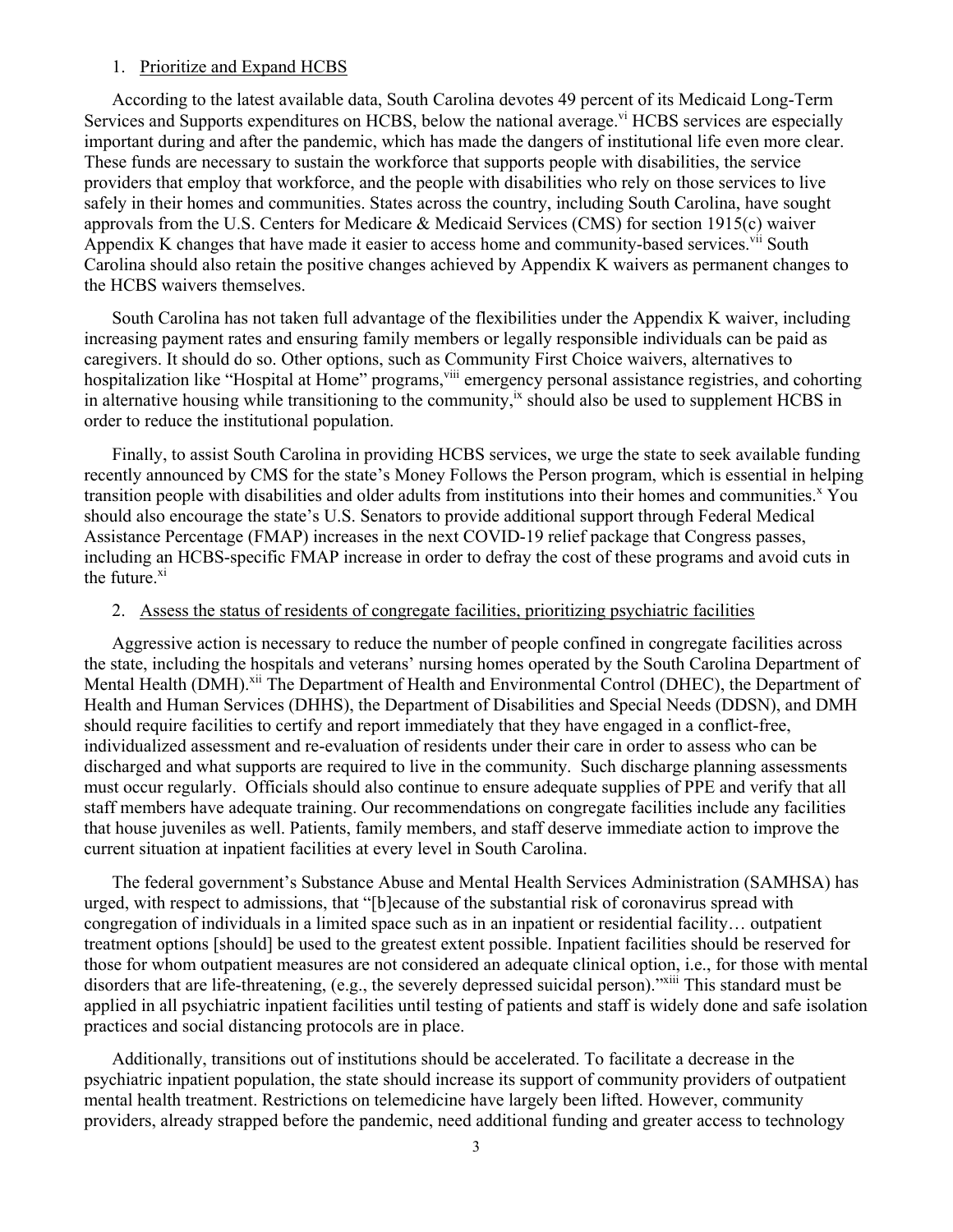and PPE. Ensuring robust community-based crisis treatment, community supports, and integrated housing settings will reduce the need for psychiatric hospital admissions and enable more patients to safely return to their communities, which is also in line with the ADA and the *Olmstead* decision to eliminate segregation and to provide the most integrated setting based on an individual's needs.<sup>xiv</sup> Moreover, in many cases, families will offer to temporarily house and care for relatives being discharged from or not admitted to hospitals. More families will do so if support is available from community providers.

Given the urgency of the situation, we ask that you provide an expedited public report on the steps that have already been taken or that will be taken to address these concerns on behalf of people confined at inpatient facilities throughout the state.

# 3. Create a South Carolina Olmstead Plan

Ending over-institutionalization cuts against financial motivations of the institutions themselves. Through planning and oversight from individuals with disabilities, their family members, legal rights organizations, and community-based service providers, solutions can be furthered that incentivize community based services while penalizing organizations that continue to keep clients from accessing those services and moving into less restrictive settings.

According to 2013's decennial report on the outcomes following Olmstead, 25 states have created an Olmstead compliance plan or have made meaningful steps towards creating such a plan, but South Carolina is not included.<sup>xv</sup> For more than 20 years, the State of South Carolina has not made a measureable effort to address the discrimination made clear by the *Olmstead* decision. South Carolina's failure to enact an Olmstead Plan and reduce the number of people living in congregate settings contributes to the now higher risk of COVID-19 transmission and death brought about by the inappropriate institutionalization of people with disabilities. South Carolina's Olmstead Plan must include a strong commitment to affording people with disabilities opportunities to secure accessible and affordable housing, transportation, and fully integrated employment. The plan must therefore include identifiable benchmarks that the state should achieve to further these commitments.

### 4. Support advocacy organizations' mandated access and community integration efforts

Since the COVID-19 pandemic began, nursing homes and other long term care facilities have instituted lockdowns that prevent family members and advocacy groups from gaining access to residents. While this measure may be necessary to limit transmission of infections, South Carolina should support Protection and Advocacy's access, not only to exercise its authority to investigate and monitor settings with people with disabilities, but also to offer outreach with other advocacy organizations that educate residents and staff about the rights of people with disabilites, including the right to community integration.<sup>xvi</sup>

South Carolina should also honor the Bill of Rights for Residents of Long-Term Care Facilities, and allow residents visitation and communication with South Carolina's Centers for Independent Living (Able South Carolina, AccessAbility, and Walton Options for Independent Living) and other providers with expertise in and a mandate to transition people from institutions to the community.<sup>xvii</sup> This will allow these groups to work directly with residents in congregate facilities, either in-person (with appropriate PPE provided) or via videoconference, to offer assistance for relocating and an assessment of each person's desire to move to a safer location, either temporarily or with the option to make a permanent transition to the community.<sup>xviii</sup> Allowing visitation, communication, and general access to residents for the Centers for Independent Living and other providers will help reduce the census in long term care facilities, and reduce future exposure to COVID in congregate settings.

# 5. Support family members providing care

Family caregivers play a central role in helping seniors and people with disabilities live in their homes and communities, rather than institutions. For instance, 80 percent of people with an intellectual or other developmental disability live with a caregiver who is a family member.<sup>xix</sup> And more than 40 million family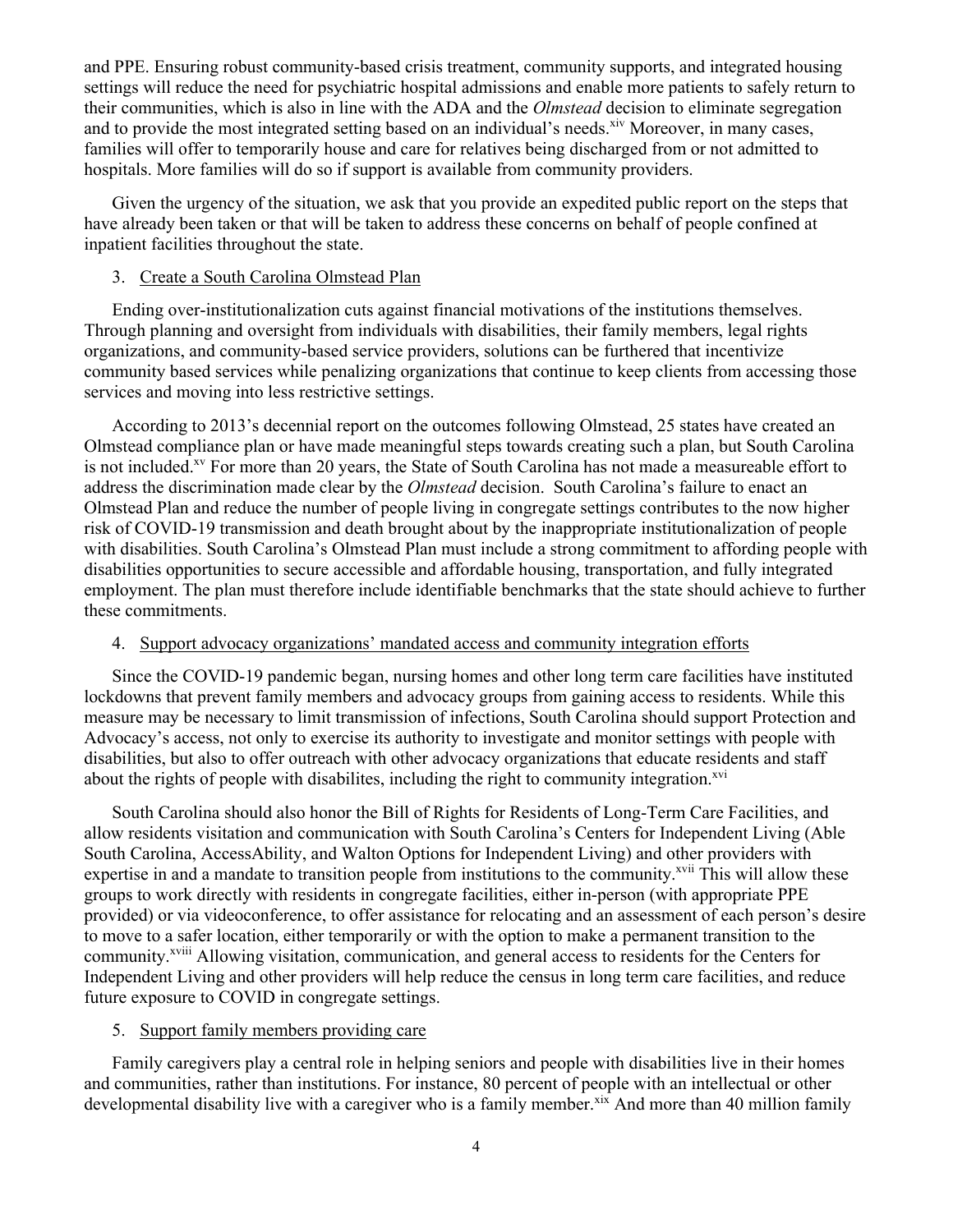caregivers provide unpaid care each year.<sup>xx</sup> But the economic, logistical, and health challenges faced by caregivers are only exacerbated by COVID-19, especially as infection spreads and creates new caregiving needs. South Carolina should update its Appendix K waiver requests to CMS to allow payment to family members and legally responsible individuals for caregiving. The state should also take steps to support both paid and unpaid family caregivers by developing and offering robust and culturally appropriate services, including caregiver assessments to help improve targeting of supportive services, caregiver training, respite, counseling home-modification and assistive technologies.

#### **B. Protect Residents in Nursing Homes and Other Congregate Facilities for People With Disabilities**

### 1. Expanded data collection and transparency

It is clear that South Carolina recognizes the need for reporting on congregate settings. The state's dashboard includes facility-level data on cases and deaths, for both residents and staff, for a range of facilities that includes nursing homes, assisted-living facilities, Intermediate Care Facilities for Individuals with Intellectual Disabilities (ICF/ID), and psychiatric residential treatment facilities (PRTFs). It also maps active and inactive outbreaks by county and facility type.<sup>xxi</sup> We recommend even more improved reporting so that those affected by these issues can make better decisions to control and limit COVID-19 infections and prevent deaths. The state's reporting does not include all congregate facilities in these classes that fall under the state's oversight, including group homes for children licensed by the Department of Social Services, psychiatric hospitals and other residential settings for individuals with developmental disabilities. It should.

Across the nation, disability rights and workers' rights groups have been sounding the alarm about the lack of attention and resources devoted to residents and workers in these facilities<sup>xxii</sup> and we join them in expressing grave concern. Nationally, available data suggest that case fatality rates in intermediate care facilities for people with developmental disabilities, group homes, and psychiatric facilities are also far higher than for the general population.<sup>xxiii</sup> In South Carolina, there are more than 1,100 people in Community and Regional Intermediate Care Facilities,<sup>xxiv</sup> more than 1,500 people served by state psychiatric hospitals,<sup>xxv</sup> and an unknown number of others in inpatient congregate settings who are all at heightened risk. The crisis requires more public data, transparency, and swift and concerted action by government leaders.

Therefore, we urge the Governor's Office to enact the following measures: release to the public the state's plan to address COVID-19 in long-term care facilities, ensure that all nursing homes are complying with required data collection, require all congregate facilities for people with disabilities to report to DHEC information about facilities' COVID-19 policies/protocols/plans, testing, PPE supplies, staffing levels, discharges and evictions, positive cases and deaths of residents and workers in each facility. Failure to require comprehensive data conceals from the public the full scope of the problem, and thwarts critical attempts to design and implement policies that will protect seniors, people with disabilities, and the people who care for them.

The state should also provide other vital data, including demographic data specific to all congregate settings for people with disabilities that includes race, ethnicity, sex, primary language, disability, and age for infections, deaths, discharges, and evictions. Maintaining demographic data – as the state does for the general population's total number of cases, hospitalizations, and deaths by race/ethnicity, age, and gender<sup>xxvi</sup> – helps assess the impact on vulnerable populations.

The effect of COVID-19 has landed disproportionately on people with disabilities, women, and Black, Indigenous, and Latinx people. Recent reporting shows that while about 14 percent of nursing home residents nationally are Black and five percent are Latinx,<sup>xxvii</sup> nursing homes with predominantly Black and Latinx residents — regardless of government rating, size or location — "were twice as likely to get hit by the coronavirus as those where the population is overwhelmingly white."xxviii Race and ethnicity data that we do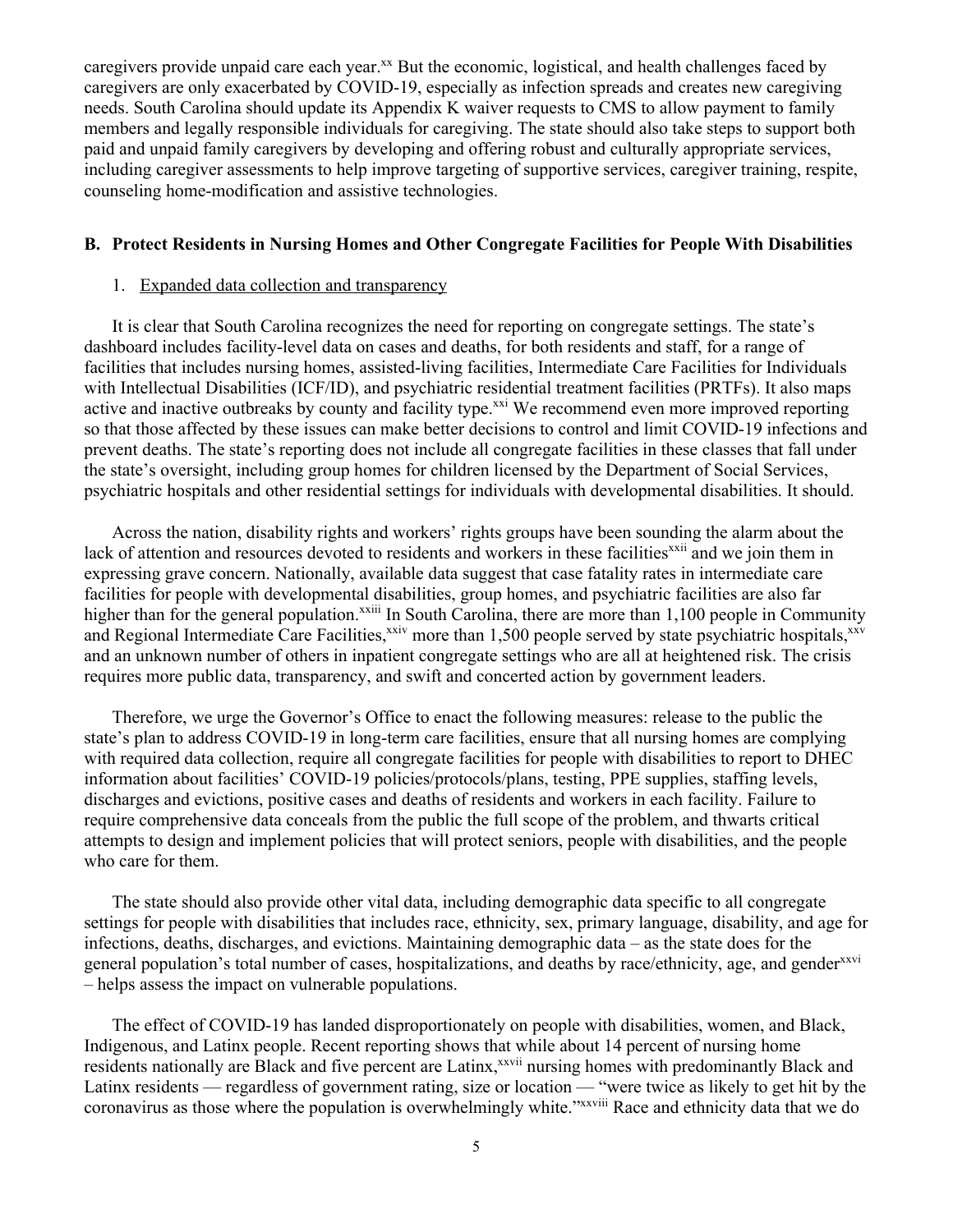have for South Carolina underscores this point. Black people account for nearly 44 percent of hospitalizations and 35 percent of the state's reported COVID-19 deaths<sup>xxix</sup> while making up about a quarter of the state's population.<sup>xxx</sup>

All nursing home residents are people with disabilities, and nearly 70 percent are women.<sup>xxxi</sup> As we detail below, the workforce in South Carolina caring for people in nursing homes and other congregate settings for people with disabilities is disproportionately women of color. More robust demographic reporting is needed to determine how COVID-19 is disproportionately affecting these overrepresented populations.

#### 2. Additional support of on-site monitoring for abuse and neglect

Residents of nursing homes and other congregate facilities for people with disabilities face a heightened risk of abuse and neglect during the pandemic, when their families and friends outside the facility cannot maintain the same level of in-person contact they would ordinarily enjoy. However, preventing the spread of COVID-19 should not mean that we ignore abuse and neglect. By supporting P&A access to facilities and recognizing the rights and community integration efforts of the advocacy groups, as described above, South Carolina will improve its ability to uncover and address abuse and neglect while also moving more people into the community. This will also reduce the numbers of people who could be exposed to COVID-19.

## **C. Support Direct Service Professionals and Workers in Congregate Facilities Who Care for Seniors and People With Disabilities**

South Carolina must do all in its power to meet the needs of essential workers who, at great risk to themselves, their families, and their communities, are showing up every day to care for and assist vulnerable seniors and people with disabilities. Nationally, nearly 90 percent of nursing, psychiatric, and home care aides in the United States are women<sup>xxxii</sup> and 23 percent are immigrants.<sup>xxxiii</sup> Black women are overrepresented in the congregate care workforce.<sup>xxxiv</sup> And overall, the majority of women working as home health and personal care aides are women of color whose economic security is already precarious due, in part, to systemic racism that has long devalued caregiving<sup>xxxv</sup> and fueled poverty-level wages.<sup>xxxvi</sup> In South Carolina, these figures are similar. Sixty-four percent of the nearly 50,000 direct care workers are Black, and 93 percent are women.<sup>xxxvii</sup> Direct care workers' media annual earnings were less than \$16,000, and 44 percent relied on some type of public assistance. $x^x$ <sup>xxxviii</sup> All workers in the state deserve greater workplace benefits and protections but during this pandemic, the state should step forward and prioritize the needs of these essential frontline workers.

#### 1. Provide personal protective equipment for workers

South Carolina must ensure that direct service professionals providing HCBS *and* workers in congregate facilities have the necessary supply of PPE including gowns, N95 facemasks,<sup>xxxix</sup> gloves, hand sanitizers, and eye protection (i.e. face shields or goggles).<sup>xl</sup> The PPE shortages experienced by nursing homes have been well documented<sup>xli</sup> but the situation facing workers in other settings is dire<sup>xlii</sup> and must be prioritized. Without innovative and aggressive action to procure PPE, seniors, people with disabilities, and workers and their family members will be at grave risk of infection, illness, and even death.

#### 2. Provide paid leave to workers in all settings

South Carolina should provide at least two weeks of guaranteed paid sick leave to allow workers to care for themselves or family members for the duration of the public health emergency. The spread of COVID-19 has highlighted the health and economic consequences faced by working people when they lack access to paid sick days and paid family and medical leave. In the United States, 33.6 million workers lack access to paid sick days.<sup>xliii</sup> While 93 percent of the highest-wage workers have access to paid sick days, only 30 percent of the lowest wage workers do, including the men and women who care for seniors and people with disabilities in facilities and in communities. Too many workers must choose between risking their own health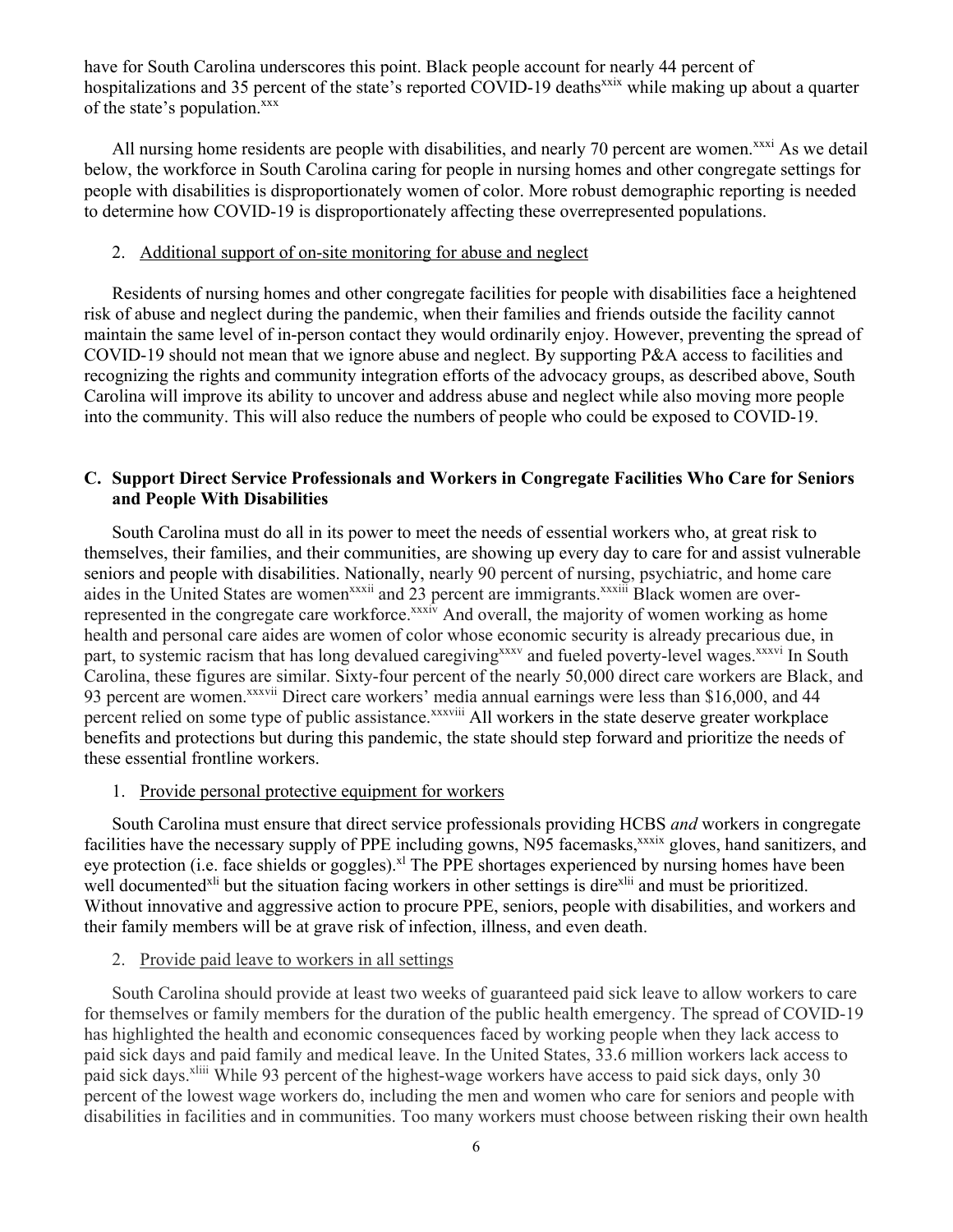(and that of their families and communities) and risking the loss of a paycheck or job. No one should face this choice, let alone during an unprecedented public health emergency.

### 3. Increase worker pay and provide alternate housing

South Carolina should increase workers' pay and offer alternative housing to workers, as other states have done, especially those in COVID-positive facilities who don't want to return home and risk exposing their families to COVID-19. As stated above, our state should use CMS waivers or state plan authorities to pay overtime rates to workers at congregate settings during this crisis as hazard pay or compensation for dangerous working conditions. We should also seek authorization for temporary supplemental pay increases to direct service professionals providing HCBS and for overtime pay by lifting caps on the number of hours workers may provide HCBS. Protecting workers by providing PPE, paid sick leave, increased hazard pay, and alternative housing is smart for South Carolina families, our communities, and our economy.

South Carolina and our nation are facing unprecedented challenges. In this moment, we have been called to come together against a pandemic that has taken the lives of many but also against long-entrenched biases that warehouse people with disabilities, and against systemic racism that has deeply wounded and killed more than we will ever know. In these instances, people with disabilities and Black, Indigenous, and Latinx people have paid a steep price. We can begin to strike a blow against these scourges by implementing the policy proposals outlined in this letter. These recommendations will not only help to protect the lives of seniors and people with disabilities, but also greatly benefit the Black and Brown workers (and their families) who comprise the majority of the workforce in congregate facilities and HCBS programs.

\*\*\*

Thank you for your consideration. We welcome the opportunity to discuss these proposals with you and members of your administration.

Sincerely,

 $\mathcal{T}_{\mathcal{A}}$ 

**Frank Knaack** Executive Director ACLU of South Carolina

Fuberly A Tisser

**Kimberly Tissot** Executive Director Able SC

**Detx** Franco

**Beth Franco**  Executive Director Protection and Advocacy for People with Disabilities, Inc. (P&A)

f a/and/

**LaVanda Brown** Executive Director YWCA Greater Charleston

 $CaO4$ 

**Ann Warner** Chief Executive Officer Women's Rights and Empowerment Network (WREN)

fun fluck

**Teresa Arnold** State Director AARP SC

cc: Joshua D. Baker, Director, Department of Health and Human Services Michael Jones, Acting Deputy Director for Medicaid Operations Marshall Taylor Jr., Acting Director, Department of Health and Environmental Control Kenneth Rogers, Director, Department of Mental Health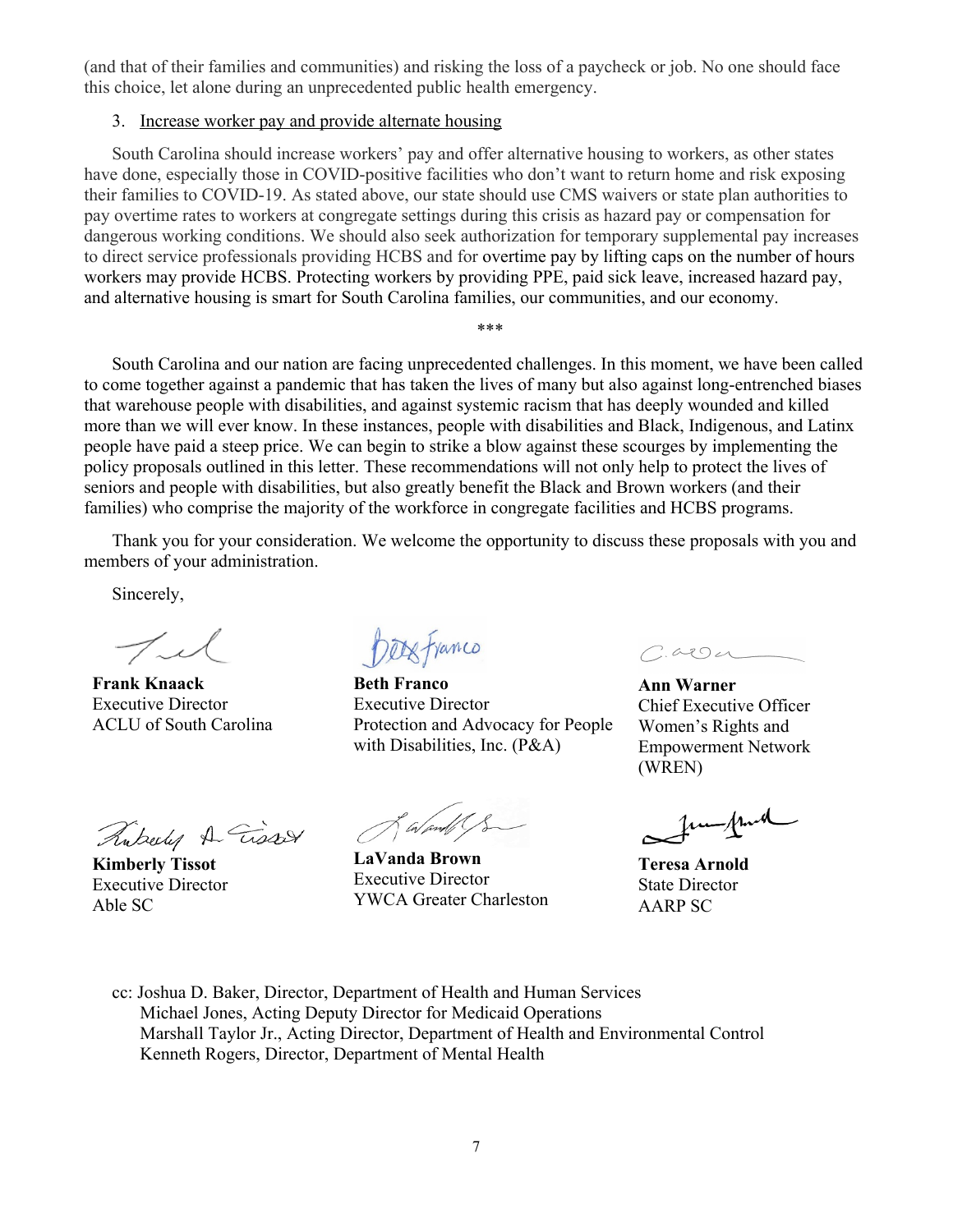<sup>i</sup> *Coronavirus in the U.S.: Latest Map and Case Count*, N.Y. Times (last visited Sept. 28, 2020),

https://www.nytimes.com/interactive/2020/us/coronavirus-us-cases.html; Autistic Self Advocacy Network, *COVID-19 Case Tracker, (last visited Sept. 28, 2020, showing more than 79,000 deaths).* ii S.C. Department of Health and Environmental Control (DHEC), *Nursing Homes & Extended Care Facilities Impacted by* 

*COVID-19,* https://scdhec.gov/infectious-diseases/viruses/coronavirus-disease-2019-covid-19/sc-demographic-data-covid-19 (as of the state's Oct. 13, 2020 update).

iii S.C. Department of Health and Environmental Control, *South Carolina County-Level Data for COVID-19,*  https://scdhec.gov/infectious-diseases/viruses/coronavirus-disease-2019-covid-19/south-carolina-county-level-data-covid-19 (*see:* Deaths|All. Data as of state's Oct. 12, 2020 update).

iv Sammy Fretwell and Lucan Smolcic Larson, *Complaints filed against SC nursing homes during pandemic warn of*  'immediate danger, The State, (June 1, 2020), https://www.thestate.com/news/local/environment/article243011506.html

<sup>v</sup> *Olmstead v L.C*., 527 U.S. 581, 600-01(1999) (recognizing that "unjustifiable institutional isolation of persons with disabilities is a form of discrimination"…that "confinement in an institution severely diminished the everyday life activities of individuals, including family relations, social contacts, work options, economic independence, educational advancement, and cultural enrichment"…and that such confinement "perpetuates unwarranted assumptions that persons so isolated are incapable or unworthy of participating in community life.").

v<sup>i</sup> Steve Eiken et al., *Medicaid Expenditures for Long-Term Services and Supports in FY 2016*, Medicaid Innovation Accelerator Program (May 2018), *available at* https://www.medicaid.gov/sites/default/files/2019- 12/ltssexpenditures2016.pdf.

vii South Carolina should be prepared to request renewal of the Appendix K waivers before the January 26, 2021 expiration date.

viii Sarah Klein, "Hospital at Home" Programs Improve Outcomes, Lower Costs But Face Resistance from Providers and Payers, The Commonwealth Fund (last visited June 22, 2020), *available at*

https://www.commonwealthfund.org/publications/newsletter-article/hospital-homeprograms-improve-outcomes-lower-costsface-resistance. ix Silvia Yee, *DREDF Policy Recommendations for Reducing COVID-19 Nursing Home Deaths Through Innovative HCBS* 

(May 21, 2020), *available at* https://dredf.org/2020/06/04/dredf-policyrecommendations-for-reducing-covid-19-nursinghome-deaths-through-innovative-hcbs/.<br><sup>x</sup> Centers for Medicare & Medicaid Services, *CMS Announces New Federal Funding for 33 States to Support Transitioning* 

*Individuals from Nursing Homes to the Community* (Sept. 23, 2020), https://www.cms.gov/newsroom/press-releases/cmsannounces-new-federal-funding-33-states-support-transitioning-individuals-nursing-homes.<br><sup>xi</sup> Letter from The Disability and Aging Collaborative & Consortium for Citizens with Disabilities to Sens. Mitch McConnell

and Charles Schumer (June 15, 2020), *available at* http://www.c-c-d.org/fichiers/National-and-State-Sign-on-COVID-19- Senate-Letter.pdf.

xii Dave Biscobing, *State hospital struggles to contain COVID-19,* ABC15 (June 29, 2020),

https://www.abc15.com/news/local-news/investigations/state-hospital-struggles-to-contain-covid-19.

xiii Substance Abuse and Mental Health Services Administration, *Considerations for the Care and Treatment of Mental and Substance Use Disorders in the COVID-19 Epidemic* (March 20, 2020, revised May 7, 2020), *available at*

https://www.samhsa.gov/sites/default/files/considerations-care-treatment-mental-substance-use-disorders-covid19.pdf.<br>xiv U.S. Dep't of Justice, Civil Rights Division, *Olmstead: Community Integration for Everyone*, *availa* https://www.ada.gov/olmstead/.

xv United States Senate Health, Education, Labor, and Pensions Committee, *Separate and Unequal: States Fail to Fulfill the Community Living Promise of the Americans with Disabilities Act* (July 18, 2013), *available at*  https://www.help.senate.gov/imo/media/doc/Olmstead%20Report%20July%2020131.pdf.

xvi Protection and Advocacy for People with Disabilites, Inc. is the designated Protection and Advocacy system of South Carolina and has authority to monitor facilities, investigate allegations of abuse and neglect, and educate residents and staff of the rights of people with disabilities. 42 C.F.R. § 51.42(c) (Protection and Advocacy for Individuals with Mental Illness Act regulations, authorizing Protection & Advocacy access for the purpose of "monitoring compliance with respect to the rights and safety of residents"); 45 C.F.R. § 1326.27(c)(2)(ii) (Developmental Disabilities Assistance and Bill of Rights Act of 1975 (DD Act) regulations, authorizing the same); 29 U.S.C. § 794e(f)(2)) Protection and Advocacy for Individual Rights Act, granting same authorities as set forth in the DD Act.

xvii The Rehabilitation Act of 1973, as amended by the Workforce Innovation and Opportunity Act of 2014, 29 U.S.C. 32, mandates Centers for Independent Living provide a set of core services that include facilitating the transition of individuals with significant disabilities from nursing homes and other institutions to home and community-based settings.

<sup>xviii</sup> We recognize Protection & Advocacy systems (P&As) have access authority pursuant to 42 CFR 51.42 (access authority for protection & advocacy agenicies for individuals with mental illness) and 45 CFR 1326.27 (access authority for protection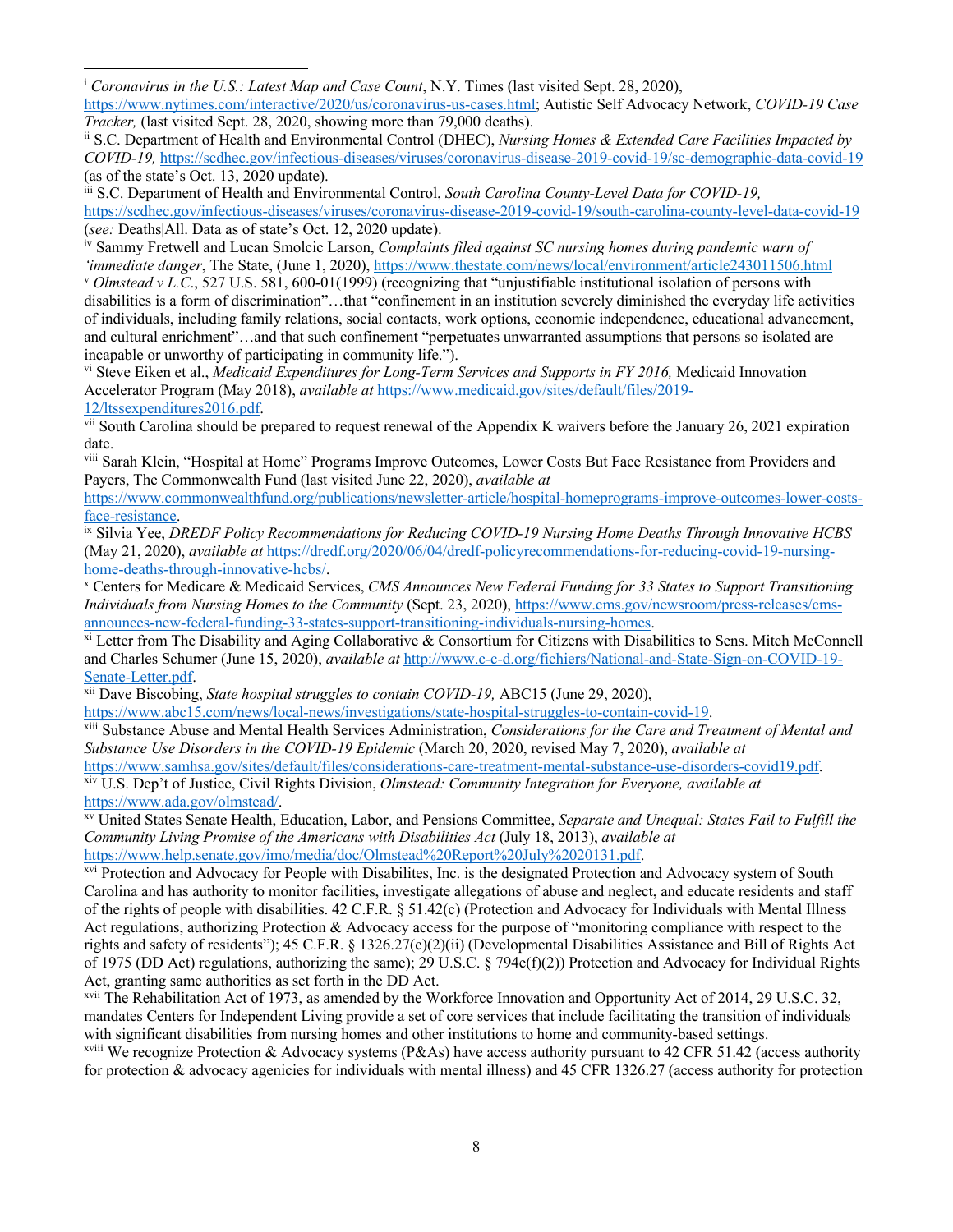and advocacy agencies for individuals with developmental disabilities). P&As and facility staff should work together to ensure effective monitoring while recognizing and staying compliant with federal, state, and facility safety guidelines. xix The Arc, *New Data Reveals Our Nation Is Failing to Support People With Intellectual and Developmental Disabilities* 

(June 12, 2018), *available at* https://thearc.org/new-data-reveals-nation-failing-support-people-intellectual-developmentaldisabilities/.

xx National Council on Aging, *Issue Brief: Support Family Caregivers and Home and Community-Based Services* (March 2016), *available at* https://d2mkcg26uvg1cz.cloudfront.net/wp-content/uploads/IB16-Family-Caregivers-and-HCBS-

March.pdf.<br>xxi https://scdhec.gov/sites/default/files/media/document/COVID19\_LTCF\_YTD-08.08.2020.pdf

xxii Holbrook Mohr et al., *Thousands sick from COVID-19 in homes for the disabled,* Associated Press (June 11, 2020), https://apnews.com/bdc1a68bcf73a79e0b6e96f7085ddd34?.

xxiii *See, e.g.*, Joseph Shapiro, *COVID-19 Infections And Deaths Are Higher Among Those With Intellectual Disabilities*, NPR, (June 9, 2020), https://www.npr.org/2020/06/09/872401607/covid-19-infections-and-deaths-are-higheramong-those-withintellectual-disabili; Ill. Dep't of Human Servs., COVID-19 Confirmed Positive Cases (last updated June 19, 2020), *available at* https://www.dhs.state.il.us/page.aspx?item=123651.

xxiv Department of Disabilities and Special Needs, *Fiscal Year 2018-19,* available at https://www.scstatehouse.gov/reports/aar2019/J160.pdf.

xxv Substance Abuse and Mental Health Services Administration, *South Carolina 2018 Mental Health National Outcome Measures,* available at https://www.samhsa.gov/data/sites/default/files/cbhsq-reports/SouthCarolina-2018.pdf.

xxvi DHEC, *Nursing Homes & Extended Care Facilities Impacted by COVID-19*.

xxvii CMS, Nursing Home Data Compendium 2015 Edition at 199 (2015), *available at* https://www.cms.gov/Medicare/Provider-Enrollment-

andCertification/CertificationandComplianc/Downloads/nursinghomedatacompendium\_5082015.pdf; *see also* Long-Term Care Statistics, supra note 11, at 179 (reporting similar estimates for 2016 based in part on administrative records from CMS on nursing homes).

xxviii The New York Times, *The Striking Racial Divide in How Covid-19 Has Hit Nursing Homes* (May 21, 2020), https://www.nytimes.com/article/coronavirus-nursing-homes-racial-disparity.html.

xxix DHEC, *South Carolina County-Level Data for COVID-19* (*see* Reported COVID-19 Deaths, by Reported Race; Hospitalized COVID-19 Cases, by Race. Data as of state's Oct. 12, 2020 update)

xxx United States Census Bureau, *QuickFacts South Carolina,* available at https://www.census.gov/quickfacts/SC. xxxi CMS, Nursing Home Data Compendium 2015 Edition at 199 (2015), *available at*

https://www.cms.gov/Medicare/Provider-Enrollment-

andCertification/CertificationandComplianc/Downloads/nursinghomedatacompendium\_5082015.pdf; *see also* Long-Term Care Statistics, supra note 1, at 78 (reporting similar estimates for 2016 based in part on administrative records from CMS on nursing homes).

xxxii AARP Public Policy Institute, *Women & Long-term Care (Fact Sheet)*, (Retrieved June 22, 2020), *available at* https://assets.aarp.org/rgcenter/il/fs77r\_ltc.pdf.

xxxiii Leah Zallman et al., *Care for America's Elderly and Disabled People Relies on Immigrant Labor*, 38 Health Affairs 919, 923 (2019), *available at* https://www.healthaffairs.org/doi/10.1377/hlthaff.2018.05514.

xxxiv Timothy Bates et al., *Racial/Ethnic Diversity in the Long-term Care Workforce*, University of California San Francisco Health Workforce Research Center on Long-term Care (April 18, 2018), *available at* 

https://healthworkforce.ucsf.edu/sites/healthworkforce.ucsf.edu/files/REPORT-2018.HWRC\_diversity\_.4-18.pdf.

xxxv Ariela M. Migdal, *Home Health Care Workers Aren't Guaranteed Minimum Wage or Overtime, and the Legacy of Slavery Is the Reason Why,* HuffPost (Updated May 6, 2016), https://www.huffpost.com/entry/home-health-careworkers\_b\_7224080?guccounter=1.

xxxvi Maya Raghu & Jasmine Tucker, *The Wage Gap Has Made Things Worse for Women on the Front Lines of COVID-19,*  National Women's Law Center (March 30, 2020), *available at* https://nwlc.org/blog/the-wage-gap-has-made-things-worsefor-women-on-the-front-lines-of-covid-19/; Sarah True et al., *COVID-19 and Workers at Risk: Examining the Long-Term Care Workforce,* Kaiser Family Foundation (April 23, 2020), *available at* https://www.kff.org/medicaid/issue-brief/covid-19 and-workers-at-risk-examining-the-long-term-care-workforce/.

xxxvii PHI, *Workforce Data Center,* http://phinational.org/policy-research/workforce-data-center/ (see Race and Ethnicity, Gender for South Carolina under State Data)

xxxviii *Ibid* (see Earnings, Public Assistance).

xxxix Derek K. Chu *et al.*, *Physical Distancing, Face Masks, and Eye Protection to Prevent Person-to-Person Transmission of SARS-CoV-2 and COVID-19: A Systematic Review and Meta-Analysis*, The Lancet (June 1, 2020), *available at* https://doi.org/10.1016/S0140-6736(20)31142-9 (An "analysis of 172 studies confirms what scientists have said for months: